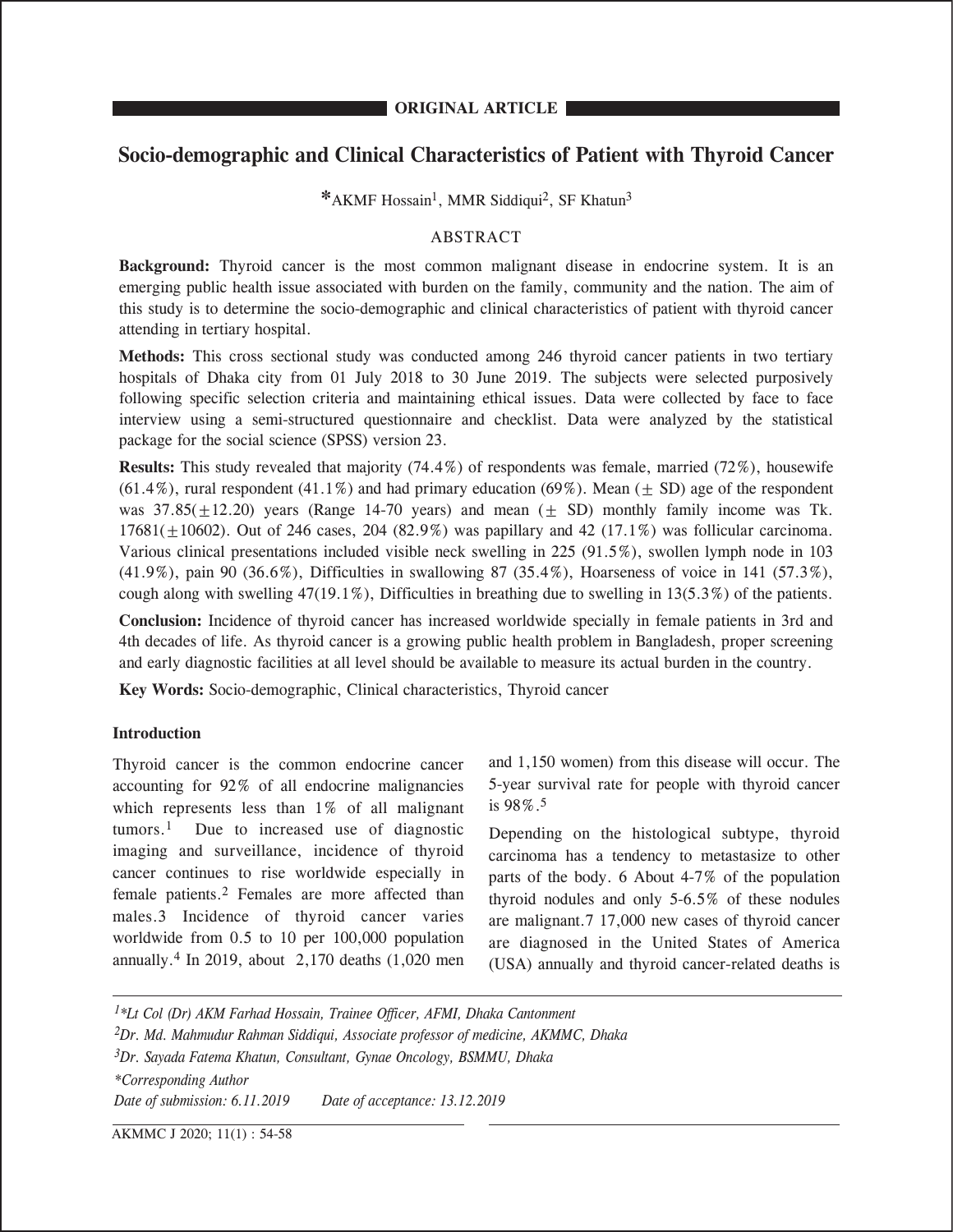about 1300 .8 In USA, it is the fifth most common cancer in women, and over 62 000 new cases occurred in men and women in 2015.9 It is estimated approximately 40 cases per million people per year in USA.10 With appropriate diagnostic approach and proper treatment, the survival rate of thyroid cancer is very high.8 60-70% of all thyroid cancers in adults is Papillary carcinoma and 70% of those found in children.10 Peak incidence of thyroid cancer in the 3rd and 4th decade of life.8 Prognosis depends upon age, sex, tumor stage, histological type and initial treatment. 11

Exact incidence of thyroid cancer in Bangladesh is not known. One study at INM & thyroid clinic in BSMMU Dhaka reviewed 2629 thyroid patients from January 1994 to June 1995, and found prevalence of thyroid carcinoma 2.58%.12

Little information is available regarding the demographic presentation and clinical characteristics of thyroid cancer patients in Bangladesh. This study was conducted to determine the socio-demographic and clinical characteristics among thyroid cancer patients which will subsequently help the government and relevant organizations to take necessary steps to provide economic and infrastructural support to reduce the burden of the disease.

#### **Materials and Methods**

A descriptive type cross sectional study was explored among 246 thyroid cancer patients who were diagnosed by expert Oncologist with considering the histopathological report and were being followed in Institute of Nuclear Medicine and Allied Science of Bangabandhu Sheikh Mujib Medical University (BSMMU) and Dhaka Medical College Hospital (DMCH) from 01 July 2018 to 30 June 2019. There were 7 items for assessing the clinical attributes of thyroid cancer patients and this assessment was done by employing a Likert-type format (not at all, a little, quite a bit, very much). After pretesting, the questionnaire was finalized and used for data collection. Informed written consent

was obtained before data collection. After explaining the purpose of the study, data were collected by face to face interview using a semistructured questionnaire and checklist through reviewing medical records of the respective participants. Collected Data was analyzed with the help of Statistical Package of Social Science (SPSS) version 23. The data were presented in frequency tables and diagram to identify the distribution and clinical characteristics of the disease.

## **Results**

The distribution of thyroid cancer by sociodemographic and clinical characteristics shows that the mean+SD age of participants was  $37.85+12.20$ years with a range of 14-70 years. Majority (50.4%) respondent's age was in between 30 to 49 years. Most of the thyroid cancer patients i.e. 74.4% were female and male female ratio was 1:3. In respect of education, majority (28.0%) had primary education while 20.7% were illiterate. Study revealed that 72% respondent was married, 61.4% were house wife, and 41.1% were from rural area. Average monthly family income was TK.  $17681 + 10602$  and majority (44.3%) had monthly family income TK. 10001-20000 (Table-I).

The most frequent thyroid cancer found in this study was papillary carcinoma 204 (82.9%) followed by follicular carcinoma 42 (17.1%) (Figure-I).

Papillary thyroid carcinoma was common in both males 58 (92.1%) and females 146(79.8%) respectively followed by follicular carcinoma in males 5 (7.9%) and female 37(20.2%) (Table-II).

Most common presentation of study participants was visible neck swelling in 225 (91.5%), swollen lymph node in 103 (41.9%), pain in 90 (36.6%), difficulties in swallowing in 87 (35.4%), Hoarseness of voice in 141 (57.3%), cough along with swelling in 47(19.1%) and difficulties in breathing in 13 (5.3%) of the patients (Table-III).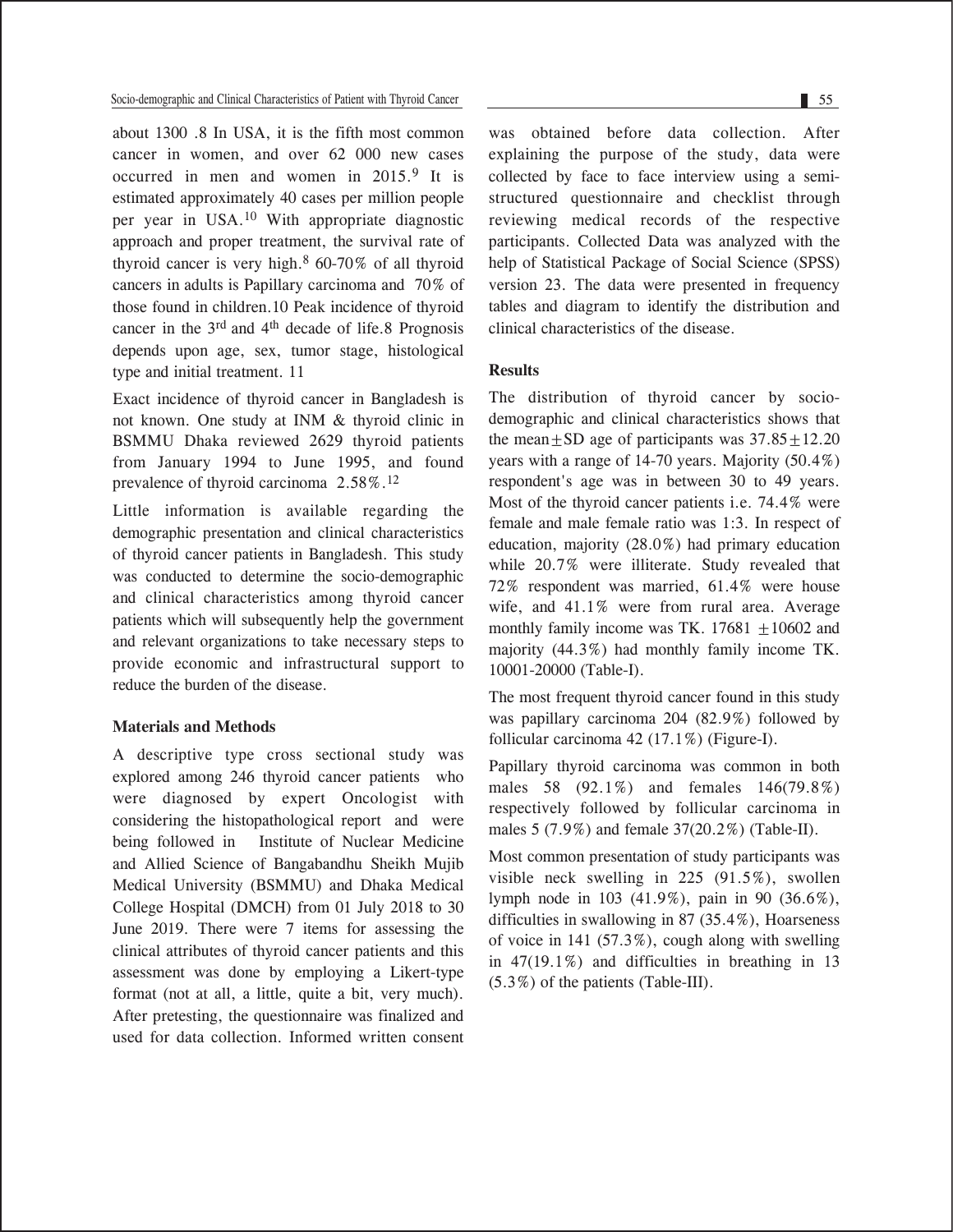| <b>Attributes</b>     | Category          | Frequency (%) |
|-----------------------|-------------------|---------------|
|                       | Sex Male          | 63(25.6)      |
|                       | Female            | 183(74.4)     |
| Age(Years)            | 14-19             | 13(5.3)       |
|                       | 20-29             | 54(22.0)      |
|                       | 30-49             | 124(50.4)     |
|                       | 50-70             | 55(22.4)      |
| Education             | Primary           | 69(28.0)      |
|                       | Secondary         | 27(11.0)      |
|                       | <b>SSC</b>        | 38(15.4)      |
|                       | <b>HSC</b>        | 25(10.2)      |
|                       | Graduate          | 21(8.5)       |
|                       | <b>Masters</b>    | 15(6.1)       |
|                       | Illiterate        | 51(20.7)      |
| Occupation            | Student           | 14(5.7)       |
|                       | Service Holder    | 35(14.2)      |
|                       | Retired           | 4(1.6)        |
|                       | <b>Business</b>   | 19(7.7)       |
|                       | Farming           | 7(2.8)        |
|                       | Housewife         | 151(61.4)     |
|                       | Unemployed        | 11(4.5)       |
|                       | Day labor         | 5(2.0)        |
| <b>Marital Status</b> | Married           | 177(72.0)     |
|                       | Unmarried         | 32(13.0)      |
|                       | Widow             | 27(11.0)      |
|                       | Divorce           | 10(4.1)       |
| Monthly Family Income | 5000-10,000       | 89(36.2)      |
| (Taka)                | $10,001 - 20,000$ | 109(44.3)     |
|                       | $20,001 - 30,000$ | 24(9.8)       |
|                       | 30,001 -60,000    | 24(9.8)       |
| Residential Area      | Urban             | 72(29.3)      |
|                       | Rural             | 101(41.1)     |
|                       | Sub Urban         | 73(29.7)      |

**Table I:** Distribution of thyroid cancer patients by socio-demographic character. (n=246)

**42 (17.1%) 204 (82.9%)** 0 50 100 150 200 250 **Follicular Carcinoma Pappilary Carcinoma**

Figure I: Distribution of patients by type of thyroid cancer  $(n=246)$ 

56 AKMMC J 2020 : 11(1) AKMF Hossain, MMR Siddiqui, SF Khatun

Table II: Distribution of gender of the patients by type of thyroid cancer by  $(n=246)$ 

| <b>Attributes</b> | <b>Type of Cancer</b> | Total             |                |
|-------------------|-----------------------|-------------------|----------------|
|                   | <b>Papillary</b>      | <b>Follicular</b> |                |
| Male              | 58(92.1%)             | $5(7.9\%)$        | $63(100.0\%)$  |
| Female            | 146(79.8%)            | $37(20.2\%)$      | $183(100.0\%)$ |

**Table III:** Distribution of thyroid cancer patients by clinical attributes  $(n=246)$ 

| <b>Attributes</b>                              | Not at all<br>$f(\%)$       | A little<br>$f(\%)$ | $f(\%)$          | <b>Ouite a bit Very much</b><br>$f(\%)$ | <b>Total</b><br>$f(\%)$ |
|------------------------------------------------|-----------------------------|---------------------|------------------|-----------------------------------------|-------------------------|
| Visible lump in neck                           | 21(8.5%) 146(59.3) 68(27.6) |                     |                  | 11(4.5)                                 | 100                     |
| Swollen lymph node                             | 143(58.1)                   | 98(39.8)            | 5(2.0)           | 0(00)                                   | 100                     |
| Pain due to lump                               | 156(63.4)                   | 82(33.3)            | 8(3.3)           | 0(00)                                   | 100                     |
| Difficulties in swallowing 159(64.6)           |                             | 77(31.3)            | 10(4.1)          | 0(00)                                   | 100                     |
| Hoarseness of voice                            | 105(42.7)                   | 98(39.8)            | $43(17.5)$ 0(00) |                                         | 100                     |
| Cough along with swelling $199(80.9)$          |                             | 47(19.1)            | 0(00)            | 0(00)                                   | 100                     |
| Breathlessness due to lump $233(94.7)$ 13(5.3) |                             |                     | 0(00)            | 0(00)                                   | 100                     |

## **Discussion**

In this study, the mean $\pm$ SD age of participants was  $37.85 \pm 12.20$  years and the highest frequency 124(50.4%) was in between 30-49 years with a range of 14-70 years which is similar to other studies (Table-I)<sup>13,14</sup> Male were  $63(25.6\%)$  and female were 183(74.4%) and male female ratio is 1:3. Females are more in numbers probably due to the roles of hormones. A study conducted by Haque GHMS15 in Bangladesh revealed the similar results with the present study may be due to geographical location of study place.

In this study, majority of the thyroid cancer patients i.e. 28.0% had primary education while 20.7% were illiterate (Table-I). Present data supports the national statistics where literacy rate was shown as  $72.8\%$ .<sup>16</sup> In the present study, mean $\pm$ SD monthly family income was TK.  $17681 \pm 10602$  with minimum TK. 5000 and maximum TK. 60000. Majority (44.3%) had monthly income TK.10001-20000 (Table-I). Household income per month is 15,945.00 BDT which was reported to CEIC- a global data base organization by Bangladesh Bureau of Statistic.<sup>17</sup> In respect of occupation, respondent were mostly (61.4%) house wife. Among the respondents, 72% were married, 13% were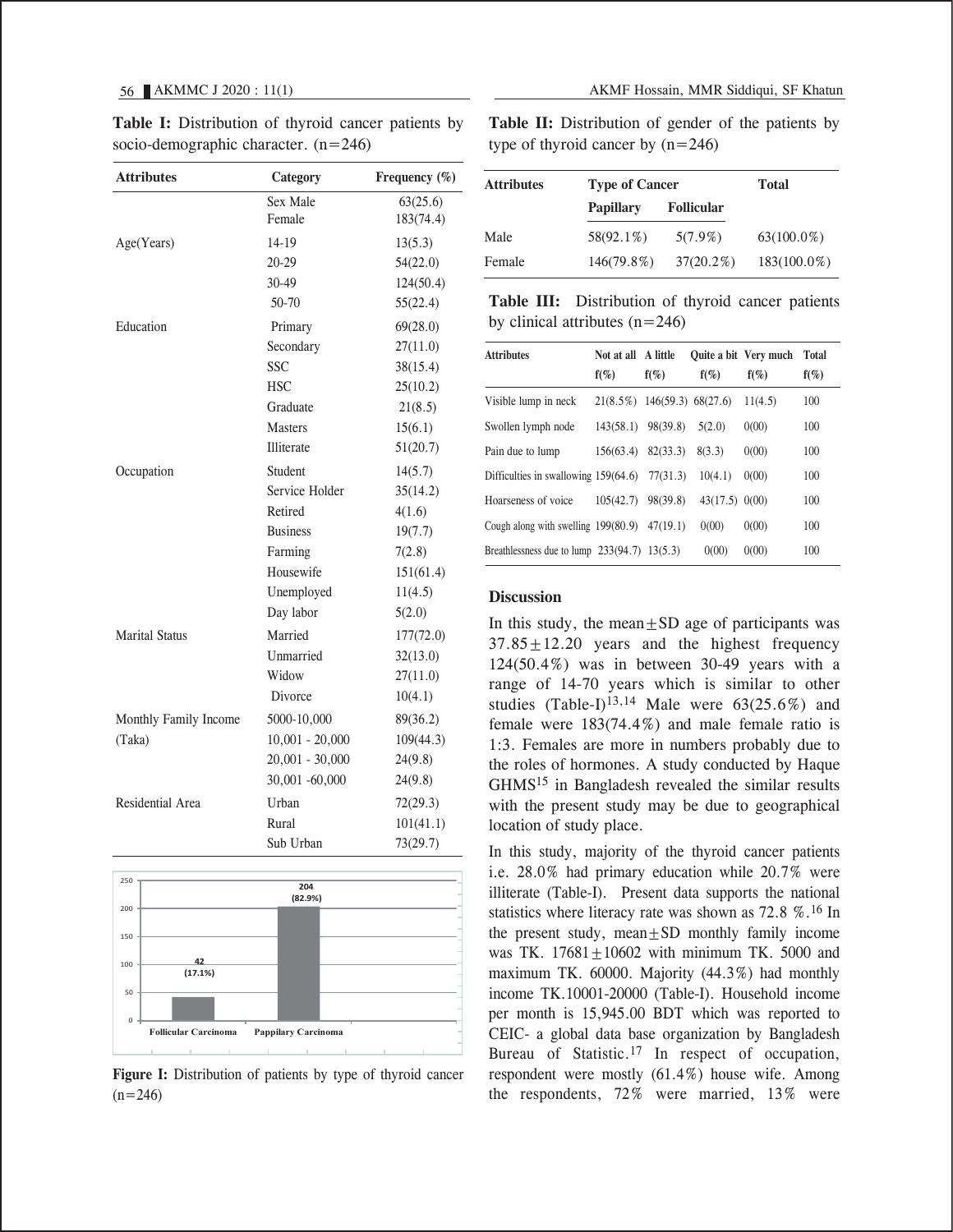unmarried, and others were in different strata (Table-I). A study Tagay *et al.*18 showed the similar results with this study. According to the Bangladesh demographic and health service data, the usual age at marriage for male is 23.8 years and female is 18.5 years.<sup>19</sup>

In the present study, 41.1% were from rural participants, 29.7% were sub-urban and 29.3% were urban (Table-I).According to demographic and health service profile, the percentage of urban population is  $35.8\%$ .<sup>19</sup>

This study revealed, most (82.9%) of the respondents were papillary carcinoma and 17.1% were follicular carcinoma (Figure-I). The similar result was found in Merchant<sup>20</sup> where papillary carcinoma was  $80\%$ and follicular carcinoma was 10%. This similarity was probably due to study design.

Papillary thyroid carcinoma was common in both males 58 (92.1%) and females 146(79.8%) respectively followed by follicular carcinoma in males 5 (7.9%) and female 37(20.2%) (Table-II). Regarding presenting complaints, visible lump in the neck were (92%) (Table-III) which showed the similar result in Pramod.<sup>21</sup> This similarity was probably due to the food habit, socio- economic and environmental condition of this sub continent.

Lymph node swelling of the respondent was (41.8%) in this study which revealed the similar results in kannan (Table-III).<sup>22</sup> Majority (63.4%) of the respondents did not complain of pain due to lump which was not similar in Haque.23 Maximum (64.6%) of the respondents had complained of difficulties in swallowing due to lump (Table-III). This did not correlate with the study Merchant<sup>21</sup> where it shown 16.4% of sufferings probably due to dissimilarity of study design. Most of the respondents (57.3%) complained of hoarseness of voice in this study (Table-III). Study findings disagree with Merchant<sup>21</sup> which showed  $20\%$  of sufferings. Respondents (5.3%) did not complain of difficulties in breathing which were similar to Chidambaram24 (Table-III). This similarity was probably due to the same characteristics in geographical location of this sub continent.

Although this study was performed with small sample size in two tertiary level hospitals but still it provides a base for the future study with large sample size involving wider area representing demographics of the country.

#### **Conclusion**

Thyroid carcinoma was found mostly in the females in 3rd and 4th decades of life. Papillary carcinoma was common histological type of thyroid carcinoma both in males and females. The most common presentation of thyroid cancer patients was mass in anterior neck, cervical lymphadenopathy, dyspnea, hoarseness of voice and dysphagia.

## **Recommendations**

Thyroid cancer patients should be regularly screened for early diagnosis, specific protection and proper treatment at primary and secondary level of health system. Awareness program should be initiated by promoting health education, healthy life style and behaviors using mass media and social network. Comprehensive wide scale research work should be carried out to focus on pragmatic scenario of thyroid cancer and to undertake effectual ascendency accordingly.

# **Limitations**

Due to resource constraints and availability of eligible patients, the study was conducted in two specialized hospital with limited sample size. If it could be conducted in more hospitals it would have been more valid. It was challenging to motivate the attendance of the patients to collect required information.

## **Acknowledgement**

Author would like to thank all the faculty members of National Institute of Preventive and Social Medicine (NIPSOM) Dhaka, for sharing expertise, valuable guidance, stubborn affection and constructive criticism. Sincere gratitude to the authority of NINMAS of BSMMU, DMCH and SSMC Dhaka, the staffs and all the respondents of this renowned institute, who were kind enough to spare their valuable time for this research work by giving their consent and active participation in this study.

## **Conflict of interest:** There is no conflict of interests.

# **References**

1. Niazi S, Arshad M, Muneer M. A histopathological audit of thyroid surgical specimens. Ann King Edward Med Uni. 2007; **13:** 51-6.